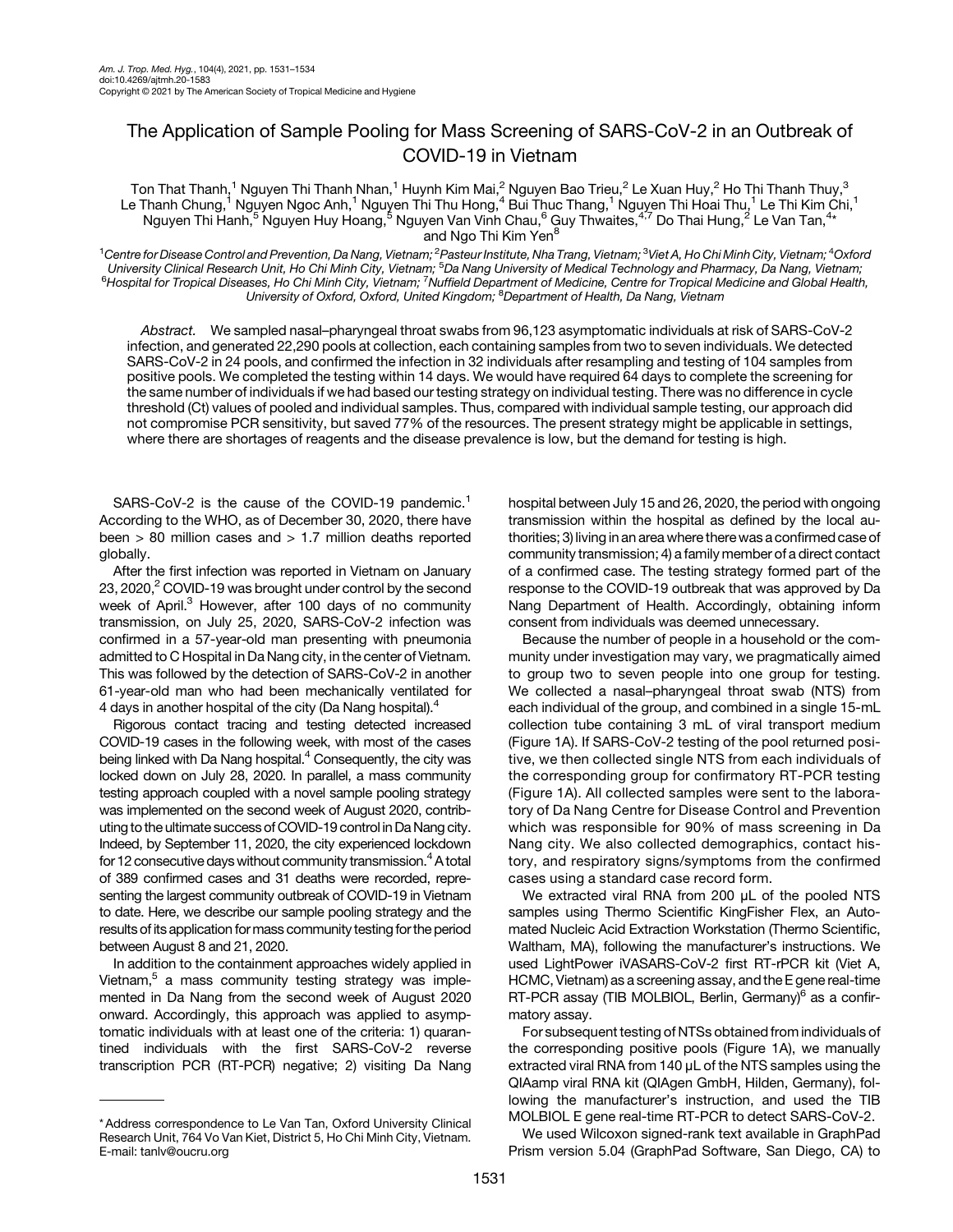<span id="page-1-0"></span>

FIGURE 1. An overview about the strategies of sampling and testing of the collected swabs for SARS-CoV-2. (A) Flowchart illustrating the strategy of obtaining the pooled nasal pharyngeal–throat swabs for primary screening of SARS-CoV-2, and follow-up sampling and testing of individuals of the pools who had a positive SARS-CoV-2 RT-PCR result. (B) Flowchart illustrating the mass community testing for SARS-CoV-2 leading to the detection of 32 cases, including eight belonging to two family clusters. Note to (B) \*From the same family of five and three people, respectively, who were all positive for SARS-CoV-2, but were all asymptomatic. This figure appears in color at [www.ajtmh.org](http://www.ajtmh.org).

compare the Ct values obtained from the pooled samples and individual samples. The Ct values used for the analysis were those generated by the confirmatory assay.

From August 8, 2020 to August 21, 2020, a total of 22,290 pooled NTS samples were collected from 96,123 individuals meeting the inclusion criteria, and successfully tested for SARS-CoV-2. The number of NTSs per pool varied between two and seven, with the majority (58%) having five samples per pool (Supplemental Table 1). The included individuals accounted for 8.2% of the population of 1.1 million in Da Nang city, and came from 7/8 eight districts of the city.

RT-PCR testing revealed evidence of SARS-CoV-2 RNA in 24/22,290 (0.1%) of the pools (Supplemental Table 1). Subsequently, a total of 104 individuals were resampled and tested for SARS-CoV-2 by RT-PCR. Subsequently, 32 individuals belonging to one of the 24 originally positive pools had a confirmed diagnosis of SARS-CoV-2 (Figure 1B), accounting for 21% (32/156) reported cases in Da Nang city during the same period (August 8–22, 2020). There was no difference in Ct values of pooled NTS samples and that of individual NTS samples (Ct values [median, range] for pooled NTS samples: 30.86 [16–37], for individual NTS samples: 30.33 [15.36–34], P comparison =  $0.23$ ) (Figure 2).

The time from pooled sample collection to reporting the confirmed diagnostic result was either the same day  $(n = 9)$ , 24 hours ( $n = 10$ ), or 48 hours ( $n = 12$ ). In the remaining cases, the result was released within three working days.

By pooling, we successfully saved 73,833 RT-PCR tests and associated consumables (corresponding to a reduction of 77% of the costs). In our setting, the associated cost to conduct RT-PCR testing for SARS-CoV-2 in one suspected case was ~21.5 United States dollar (USD). Thus, excluding manpower, our mass screening strategies saved∼1.5 million USD. Because our available resources could only accommodate some ∼1500 SARS-CoV-2 RT-PCRs per days for mass screening, it would have taken 64 days to complete the screening for those 96,123 individuals compared with 14 days required by our pooling strategy.

The 32 SARS-CoV-2–positive individuals included 21 females and 11 males aging from 14 to 73 years (median 45 years). None had any signs/symptoms of respiratory infection at the time of collection. Of these, 22 had no history of contact with a confirmed COVID-19 case [\(Table 1](#page-2-0), Figure 1B). Two family clusters with all eight members were positive for SARS-CoV-2 and were all asymptomatic. None recalled of having any signs/symptoms of respiratory infections.



nasal pharyngeal–throat swab (NTS) samples and individual NTSs. A total of 24 pooled NTS samples and 32 individual NTS samples were included for analysis. Ct values (median, range): for pooled NTS samples: 30.86 (16–37), for individual NTS samples: 30.33 (15.36–34).  $P$  comparison = 0.23.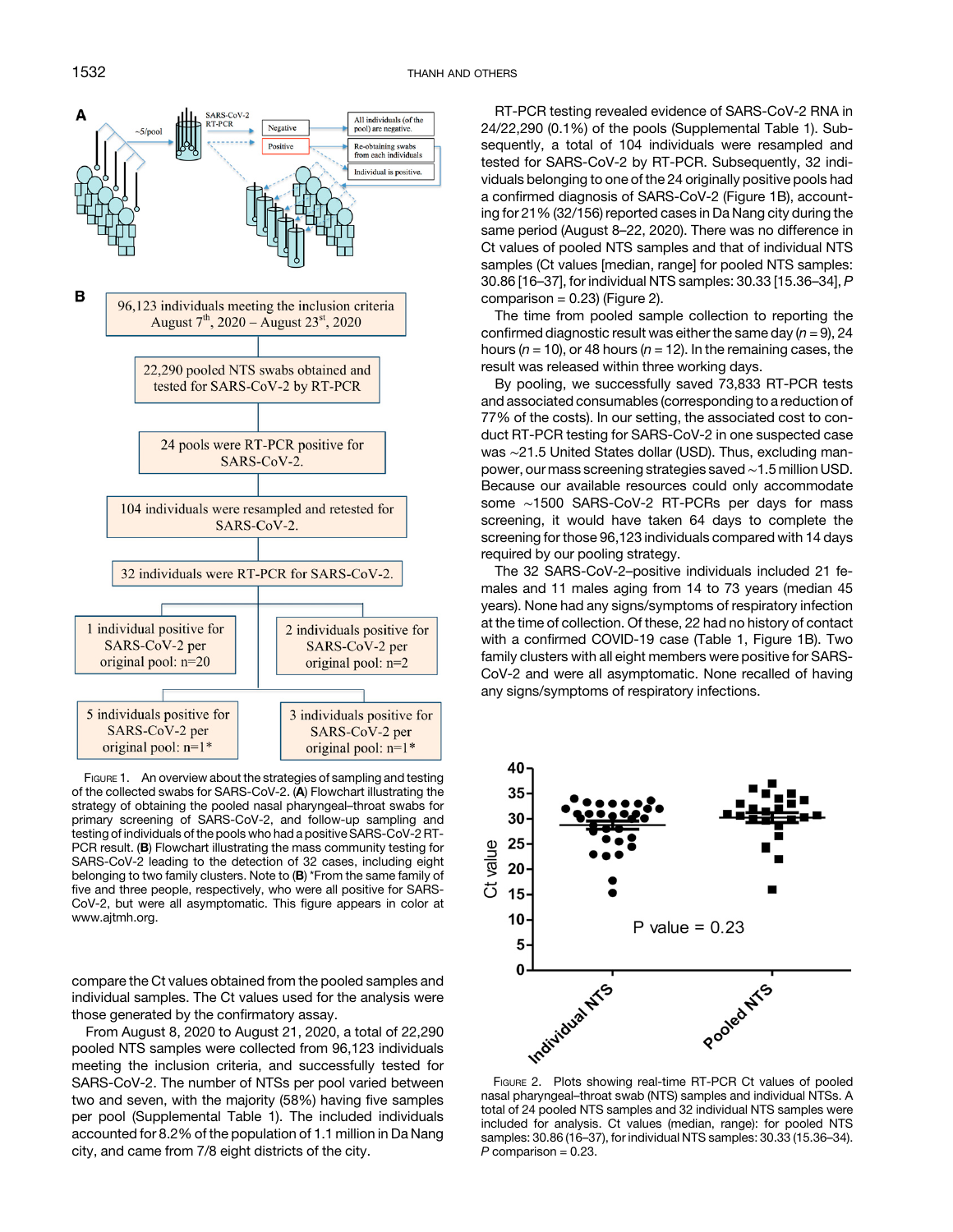| TABLE 1                                                    |
|------------------------------------------------------------|
| Epidemiological factors of SARS-CoV-2-positive individuals |

<span id="page-2-0"></span>

| Patient<br>number*      | Reason for being tested                                                                                            | Recalled date of contact | Tested<br>positive on | Risk<br>group† |
|-------------------------|--------------------------------------------------------------------------------------------------------------------|--------------------------|-----------------------|----------------|
| 1                       | A neighbor of a confirmed case. No known contact with a confirmed case                                             |                          | August 9              | 1              |
| $\overline{\mathbf{c}}$ | Living in the same apartment buildings of a confirmed case                                                         | Not applicable           | August 10             | $\mathbf{1}$   |
| 3                       | A neighbor of a confirmed case. No known contact with a confirmed case                                             | Not applicable           | August 10             | $\mathbf{1}$   |
| 4                       | Visited Da Nang hospital at any time point, July 15, 2020-July 26, 2020.<br>No known contact with a confirmed case | Not applicable           | August 11             | 1              |
| 5                       | Visited Da Nang hospital at any time point, July 15, 2020-July 26, 2020.<br>No known contact with a confirmed case | Not applicable           | August 11             | 1              |
| 6                       | No known contact. Living in an area with recorded community<br>transmission                                        | Not applicable           | August 12             | 1              |
| 7                       | Visited Da Nang hospital at any time point, July 15, 2020-July 26, 2020.<br>No known contact with a confirmed case | Not applicable           | August 12             | 1              |
| 8                       | Visited Da Nang hospital at any time point, July 15, 2020-July 26, 2020.<br>No known contact with a confirmed case | Not applicable           | August 15             | 1              |
| 9                       | Visited Da Nang hospital at any time point, July 15, 2020-July 26, 2020.<br>No known contact with a confirmed case | Not applicable           | August 15             | 1              |
| 10                      | Visited Da Nang hospital at any time point, July 15, 2020-July 26, 2020.<br>No known contact with a confirmed case | Not applicable           | August 15             | 1              |
| 11                      | A neighbor of a confirmed case without a known contact                                                             | Not applicable           | August 15             | 1              |
| 12                      | Visited Da Nang hospital at any time point, July 15, 2020-July 26, 2020.<br>No known contact with a confirmed case | Not applicable           | August 17             | $\mathbf{1}$   |
| 13                      | Visited Da Nang hospital at any time point, July 15, 2020-July 26, 2020.<br>No known contact with a confirmed case | Not applicable           | August 17             | $\mathbf{1}$   |
| 14                      | A businessperson at a market where mass community testing was<br>conducted. No known contact with a confirmed case | Not applicable           | August 18             | $\mathbf{1}$   |
| 15                      | No known contact. Living in an area with recorded community<br>transmission                                        | Not applicable           | August 18             | 1              |
| 16                      | Visited Da Nang hospital at any time point, July 15, 2020-July 26, 2020.<br>No known contact with a confirmed case | Not applicable           | August 20             | $\mathbf{1}$   |
| 17                      | Visited Da Nang hospital at any time point, July 15, 2020-July 26, 2020.<br>No known contact with a confirmed case | Not applicable           | August 20             | 1              |
| 18                      | Visited Da Nang hospital at any time point, July 15, 2020-July 26, 2020.<br>No known contact with a confirmed case | Not applicable           | August 20             | $\mathbf{1}$   |
| 19                      | A businessperson at a market where mass community testing was<br>conducted. No known contact with a confirmed case | Not applicable           | August 22             | 1              |
| 20                      | A businessperson at a market where mass community testing was<br>conducted. No known contact with a confirmed case | Not applicable           | August 21             | $\mathbf{1}$   |
| 21                      | A businessperson at a market where mass community testing was<br>conducted. No known contact with a confirmed case | Not applicable           | August 21             | 1              |
| 22                      | A guard at a market where mass community testing was conducted. No<br>known contact with a confirmed case          | Not applicable           | August 22             | 1              |
| 23                      | A contact of a confirmed case. First SARS-CoV-2 RT-PCR was negative.                                               | July 20, 2020            | August 12             | $\overline{c}$ |
| 24                      | A family member (patient 26) was a contact of a confirmed case.                                                    | July 20, 2020 onward     | August 12             | $\overline{c}$ |
| 25                      | A family member (patient 26) was a contact of a confirmed case.                                                    | July 20, 2020 onward     | August 12             | $\mathbf 2$    |
| 26                      | A family member (patient 26) was a contact of a confirmed case.                                                    | July 20, 2020 onward     | August 12             | $\overline{c}$ |
| 27                      | A family member (patient 26) was a contact of a confirmed case.                                                    | July 20, 2020 onward     | August 12             | $\overline{c}$ |
| 28                      | A contact of a confirmed case. First SARS-CoV-2 RT-PCR was negative.                                               | July 20, 2020 onward     | August 15             | $\overline{c}$ |
| 29                      | A contact of a confirmed case. First SARS-CoV-2 RT-PCR was negative.                                               | July 24, 2020 onward     | August 17             | $\mathbf 2$    |
| 30                      | A contact of two confirmed cases. First SARS-CoV-2 RT-PCR was<br>negative.                                         | July 25, 2020 onward     | August 19             | $\mathbf{2}$   |
| 31                      | A contact of a confirmed case. First SARS-CoV-2 RT-PCR was negative.                                               | August 12, 2020          | August 20             | $\overline{c}$ |
| 32                      | A contact of a confirmed case. First SARS-CoV-2 RT-PCR was negative.                                               | July 24, 2020            | August 20             | $\overline{2}$ |
|                         | * None presenting with any respiratory sign/symptom at the time of swab collection of mass community testing.      |                          |                       |                |

†1) Wouldave been missed without mass community testing, 2) could be picked up through contact tracing and PCR testing of contacts of a confirmed case.

We present our experience of applying a sample pooling strategy for mass community screening of SARS-CoV-2 in asymptomatic people in Da Nang city, an epicenter of the largest COVID-19 outbreak in Vietnam to date. We tested 96,123 asymptomatic individuals and found 32 confirmed cases (0.1%), accounting for 21% of 156 reported cases in Da Nang city during the same period. Of these, 22 had no history of contact with a confirmed case. Therefore, they would have been missed, had mass community testing not been implemented, and may have led to the expansion of the outbreak.

In previous reports, individual samples were separately collected, and an equal volume from up to 30 samples was then pooled into one tube before nucleic acid isolation for subsequent RT-PCR analysis.<sup>[7,8](#page-3-0)</sup> This dilutes individual samples of the pools, and therefore might reduce the sensitivity of the RT-PCR, $^{7,9}$  $^{7,9}$  $^{7,9}$  especially in samples with low viral loads.<sup>[10](#page-3-0)</sup> In our strategy, we combined two to seven individual swabs in one tube at the time of collection, and we observed no difference in the obtained Ct values between the pooled and individual NTS samples.

Potentially, the reduction in time required to complete the screening of 96,123 individuals from 64 days to 14 days had significant implications for the success of COVID-19 control in Da Nang. In addition, combining individual swabs at collection reduced 77% of the freezer space required to accommodate all NTS samples from those 96,123 individuals,